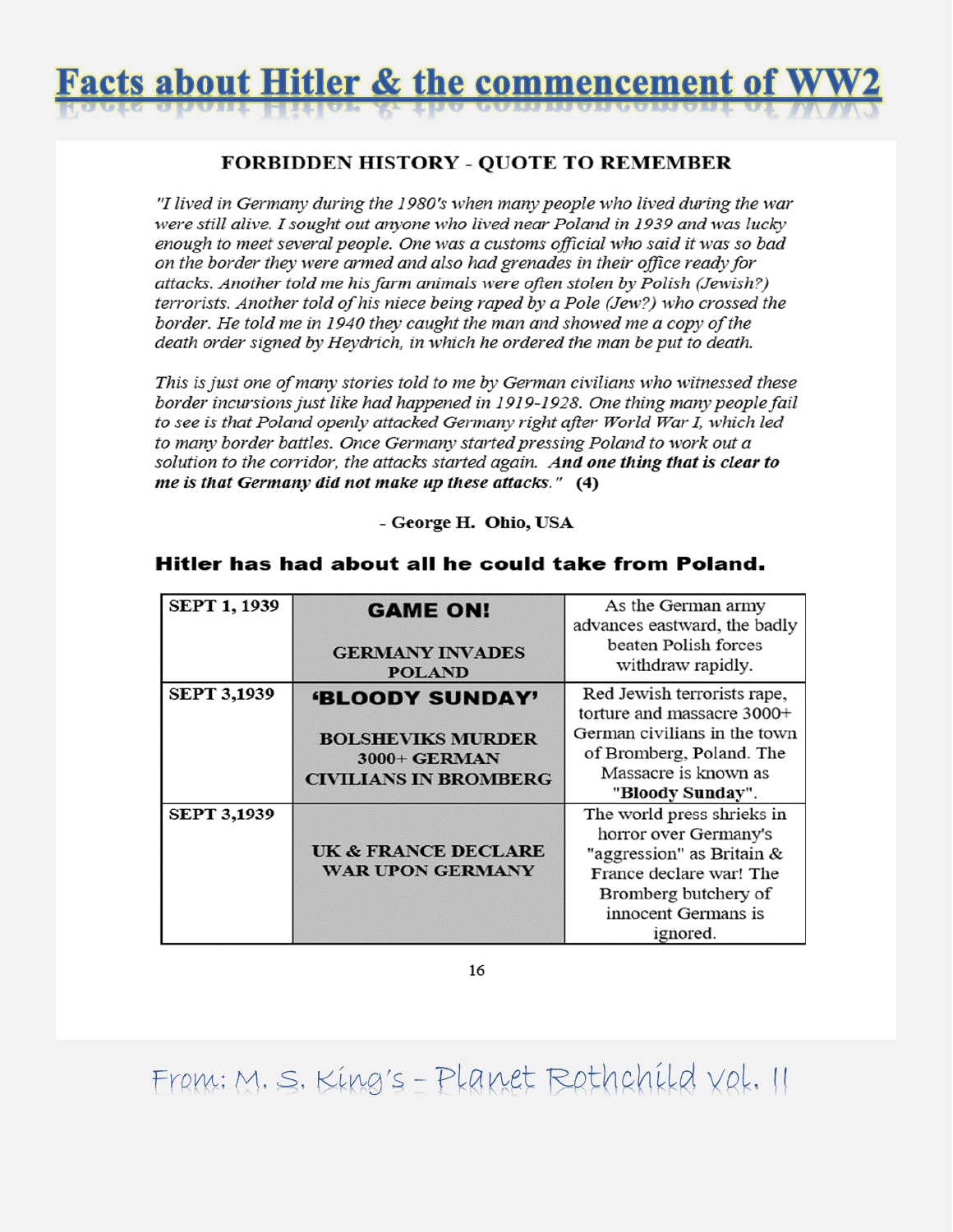#### OCT. 1939 – MAY 1940 **HITLER PLEADS FOR PEACE WITH BRITAIN & FRANCE**

 The German-Polish War has ended quickly. The Allies never had any intention of helping Poland. The French actually invade Germany on September 7th, advancing 8 km before stopping. The quiet period between the end of the Polish war until May 1940, is dubbed by a U.S. Senator as "The Phony War."

 During this time, Hitler pleads for the Allies to withdraw their war declarations. Towards France he declares: "I have always expressed to France my desire to bury forever our ancient enmity and bring together these two nations, both of which have such glorious pasts."

 To the British, Hitler says: "I have devoted no less effort to the achievement of Anglo-German friendship. At no time and in no place, have I ever acted contrary to British interests…. Why should this war in the West be fought ?"

 Hitler's pleas for peace are ignored as the allies begin to mobilize more than 2,000,000 troops in Northern France. Plans are openly discussed to advance eastward upon Germany, via "neutral" Belgium and Holland, as well as establishing operations in "neutral" Norway and Denmark, with or without their consent.

 During his speech of October 6, 1939, Hitler pleaded for peace. Meanwhile, the British government shamelessly **frightened its own people with idiotic tales of imminent German gas attacks**.

**The Winter War**: Soviet divisions consisting of 450,000 Red Army troops, attack and expect to overwhelm Finland in a matter of weeks, but the Fins fought well, and ultimately lost just a small amount of territory.

 Stalin (non-Jew front-man for Bolsheviks) has now broken two non-aggression treaties and annexed territory from both betrayed parties (Poland & Finland). The "International Community" verbally condemns the Soviet invasion and makes some symbolic economic gestures, but once again, there are no calls for boycotts, nor any declaration of war against the USSR as there was against Germany. Hitler is also forced to remain silent about Stalin's actions because he does not want a twofront war.



**APRIL 9, 1940** The Allied plan of attack is to disrupt Germany's iron ore imports from Sweden by illegally mining Norwegian waters, and then occupying the important Norwegian port of Narvik. Plans are also made for imposing a base of operations in Denmark, Germany's neutral neighbor to its north. A Norwegian politician named **Vidkun Quisling** confirms the existence of these Allied plots.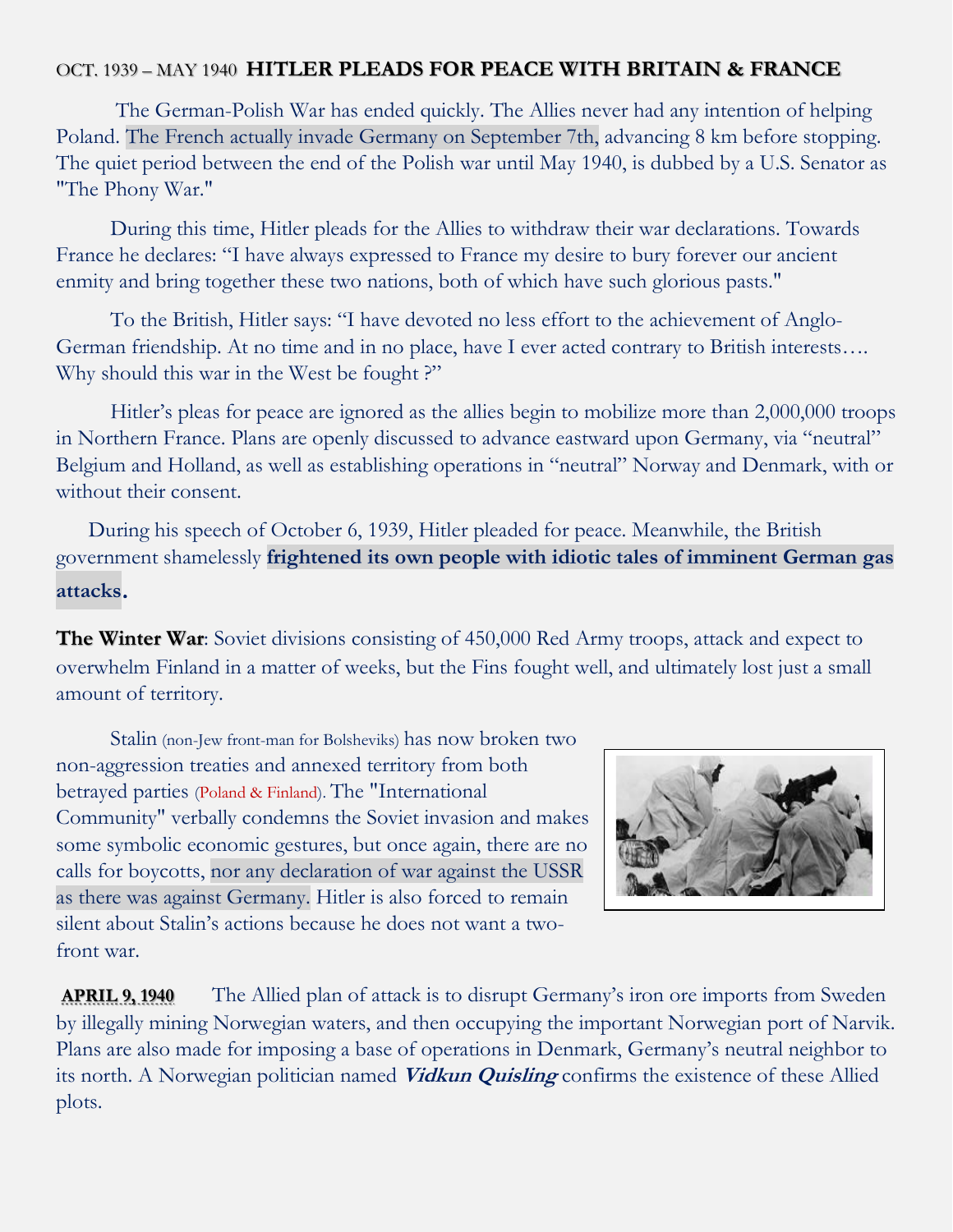#### **ALLIES BOMB GERMAN TOWN OF FRIEBURG & 20 CHILDREN KILLED IN A PLAYGROUND**

MAY 10, 1940 The medieval and non-strategic German town of Freiburg is located just 20 miles from the French border. In the opening hours of the war in the west, new Prime Minister Churchill and his French allies waste no time in murdering civilians.

About 60 bombs are dropped on or near Freiburg; killing 50 civilians including 20 children who were playing outside. This was the first bombing of civilians in World War II.

 In order to whitewash this horrific deed from the pages of history; and to maintain the historical myth that it was Germany that initiated the bombings of civilians; court historians have long promoted the ridiculous lie that the Germans accidentally bombed their own town and then blamed the event on the Allies in order to cover up the mistake. Subsequent terror bombings of German civilians will dispel any doubt that Churchill was indeed capable of deliberately exterminating civilians.

- 1- The Allies terror-bombed scenic Freiburg
- 2- 2- Memorial stone at the Hilda playground where 20 children were murdered
- 3- 3- The New York Times falsely accuses Germany (!) of "savage attacks".



With Chamberlain gone and Churchill now in power, Hitler now knows for certain that "the Phony War" is about to become very real. Churchill and his criminal crew of Kingsley Wood & Anthony Eden are now out in the open as UK's ruling war party. The relationship between Baruch & Churchill dates back to the 1930's. (Above photo on left taken in 1961)

**MAY, 1940** N.Y. Times, simply puts-out an article on the savage German attacks. They were meant to bomb allied soldiers but dropped them on their quaint beloved and medieval city by accident. Freiberg (historic medieval town, no military stationed there) .playground where 20 children were blown into thousands of pices by allied bombs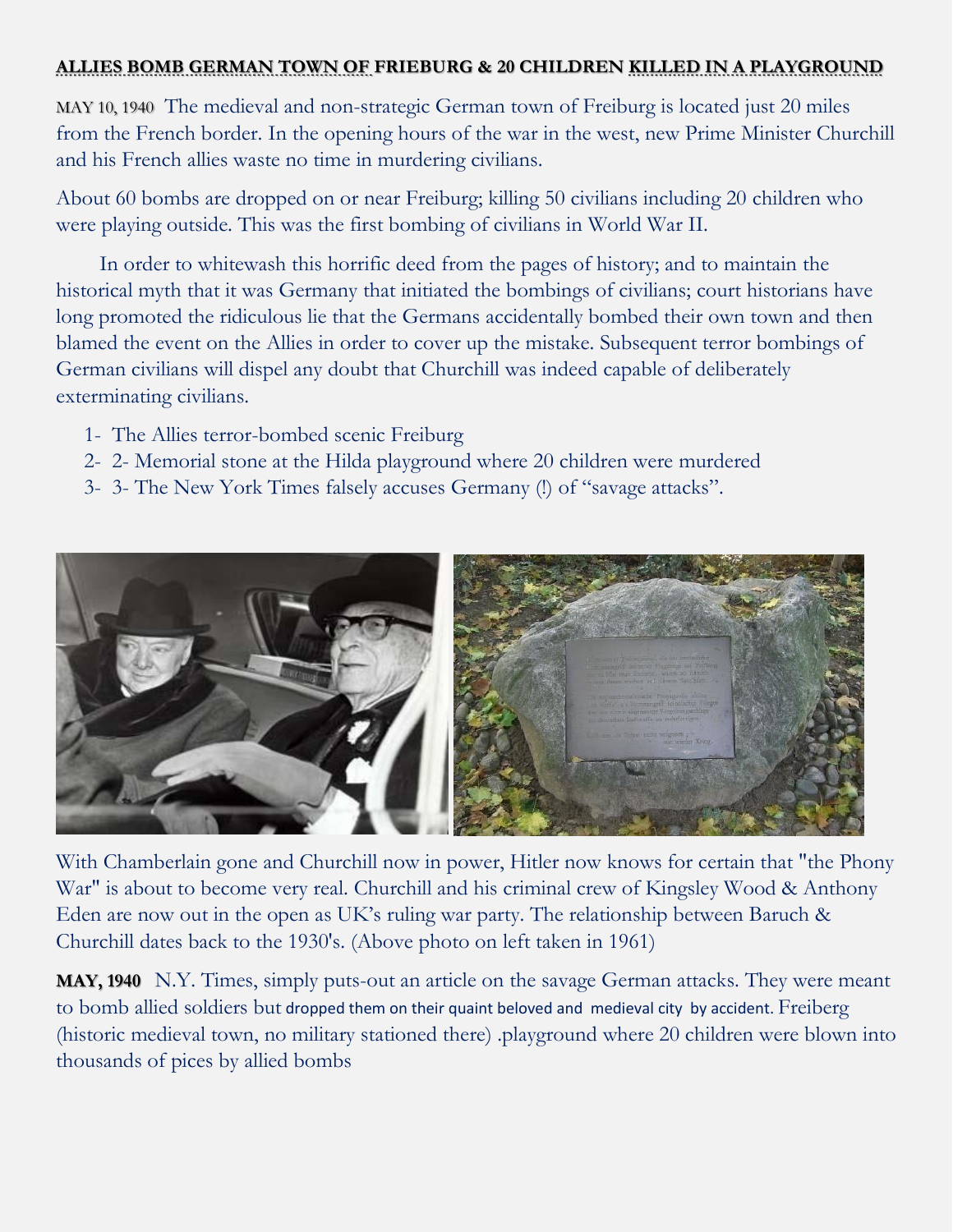# **FORBIDDEN HISTORY - QUOTE TO REMEMBER**

"I emphasized that the defeat of Germany and Japan and their elimination from world trade would give Britain a tremendous opportunity to swell her foreign commerce in both volume and profit." - Bernard M. Baruch

### **HITLER TRIES FOR PEACE THROUGH A SWEDISH CHANNEL**

After having just defeated the French and British invaders, Hitler, via a Swedish third party, proposes generous peace terms to Britain. The Germans contact the British ambassador in Sweden, Victor Mallet, through Sweden´s Supreme Court Judge Ekeberg, who is known to Hitler´s legal advisor, Ludwig Weissauer. Hitler´s peace proposal demands nothing of Great Britain and implies that the states currently occupied by Germany would be de-occupied; as Germany´s occupation was only due to the present war situation. But Winston Churchill is not interested in peace. The offer goes nowhere. German peace efforts via Sweden failed.

The following morning Halifax reports to the War Cabinet, summarizing his meeting with Bastianini and urging his colleagues to consider Italian mediation. Again, Churchill would have none of it! For several days, Halifax continues to press for the Mussolini mediation. In an apparent attempt to placate Halifax, Churchill states that he doubts whether anything would come of an approach to Italy, but that the matter was one which the War Cabinet should consider. But Churchill is lying to Halifax. Never once did Churchill even consider Mussolini's offer to mediate peace between Britain and Germany. The matter eventually dies after Churchill outmaneuvers the peace-seeking Halifax. The conflict is known as 'The War Cabinet Crisis'.

1- Lord Halifax tried to convince the War Cabinet to at least hear Mussolini's proposal.

2- Mussolini and UK Prime Minister Neville Chamberlain in 1938, had helped Britain and Germany to keep the peace of Europe at the Munich Conference of 1938.

3- Instead of accepting peace offers, Churchill's gang chose to frighten the British public with tales of imminent poison gas attacks from Hitler.

# **FORBIDDEN HISTORY - QUOTE TO REMEMBER**

"He (Hitler) then astonished us by speaking with admiration of the British Empire, of the necessity for its existence, and of the civilization that Britain had brought into the world. ....He compared the British Empire with the Catholic Church saying they were both essential elements of stability in the world. He said that all he wanted from Britain was that she should acknowledge Germany's position on the Continent. The return of Germany's colonies would be desirable but not essential, and he would even offer to support Britain with troops if she should be involved in difficulties anywhere."



- German General von Blumentritt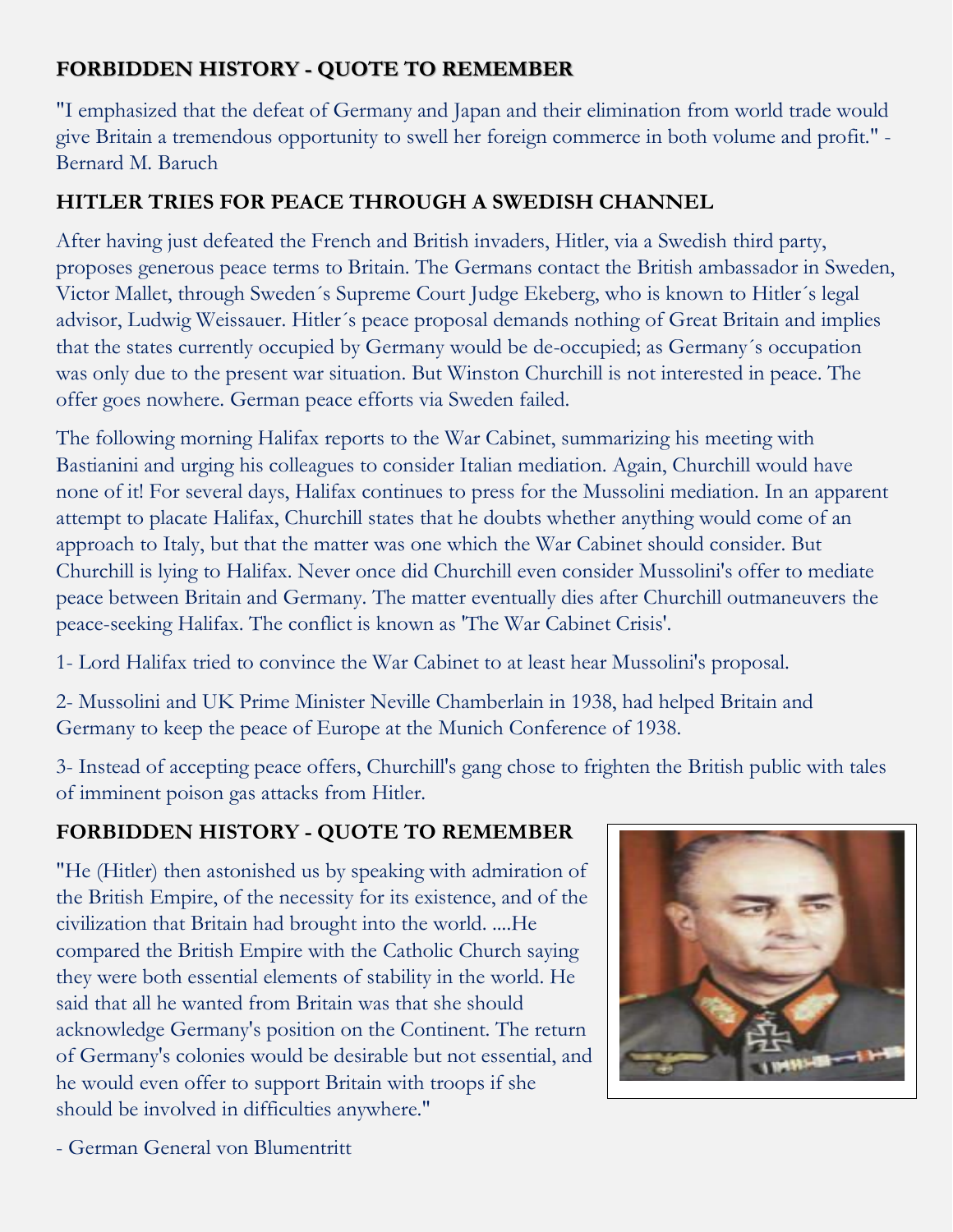### **JUNE, 1940**

### **SOVIET UNION INVADES 4 COUNTRIES AT THE SAME TIME! /LATVIA, LITHUANIA, ESTONIA, & EASTERN ROMANIA**

With the eyes of the world focused on events in Western Europe, Stalin continues to expand his Evil Empire. The Reds annex the tiny defenseless Baltic states of Latvia, Lithuania, and Estonia. Stalin also annexes parts of eastern Romania.

The Soviet Union has now invaded 6 countries in just 9 months! Yet, the western Globalists only remain obsessed with attacking Germany, whose leader, just like the Kaiser had two decades earlier, continues to plead for peace.

Hitler and Field Marshal Petain make peace. The armistice is signed in the same railway car in which Germany surrendered after World War I.

### JUNE 24, 1940 **WORLD JEWISH CONGRESS CLAIMS THAT 6 MILLION JEWS**

### **ARE DOOMED IF GERMANY WINS THE WAR**

Sing it Four Tops! - "It's the same, old song, with a different .....

"if the Nazis should achieve final victory 6,000,000 Jews in Europe are doomed to destruction."

Not a single Jew has even been interned and Hitler is still pleading for peace; yet the "Holocaust" and the "6 million" have already been established!



# **JULY, 1940 CHURCHILL LAUNCHES AERIAL BOMBARDMENT CAMPAIGN AGAINST GERMAN CIVILIANS**

With British ground troops having been chased off of the European mainland, Churchill and his London/New York Banking Bosses can only continue the fight over air (and sea). The British Royal Air Force is ordered to bomb civilian areas. Churchill hopes to provoke a similar response from Hitler so that he and FDR can point to "German bombing of civilians."

In a July memo to the Minister of UK Air Craft production, Churchill writes: "When I look around to see how we can win the war I see that there is only one sure path. We have no Continental army which can defeat the German military power... ...there is one thing that will bring him (Hitler) down,